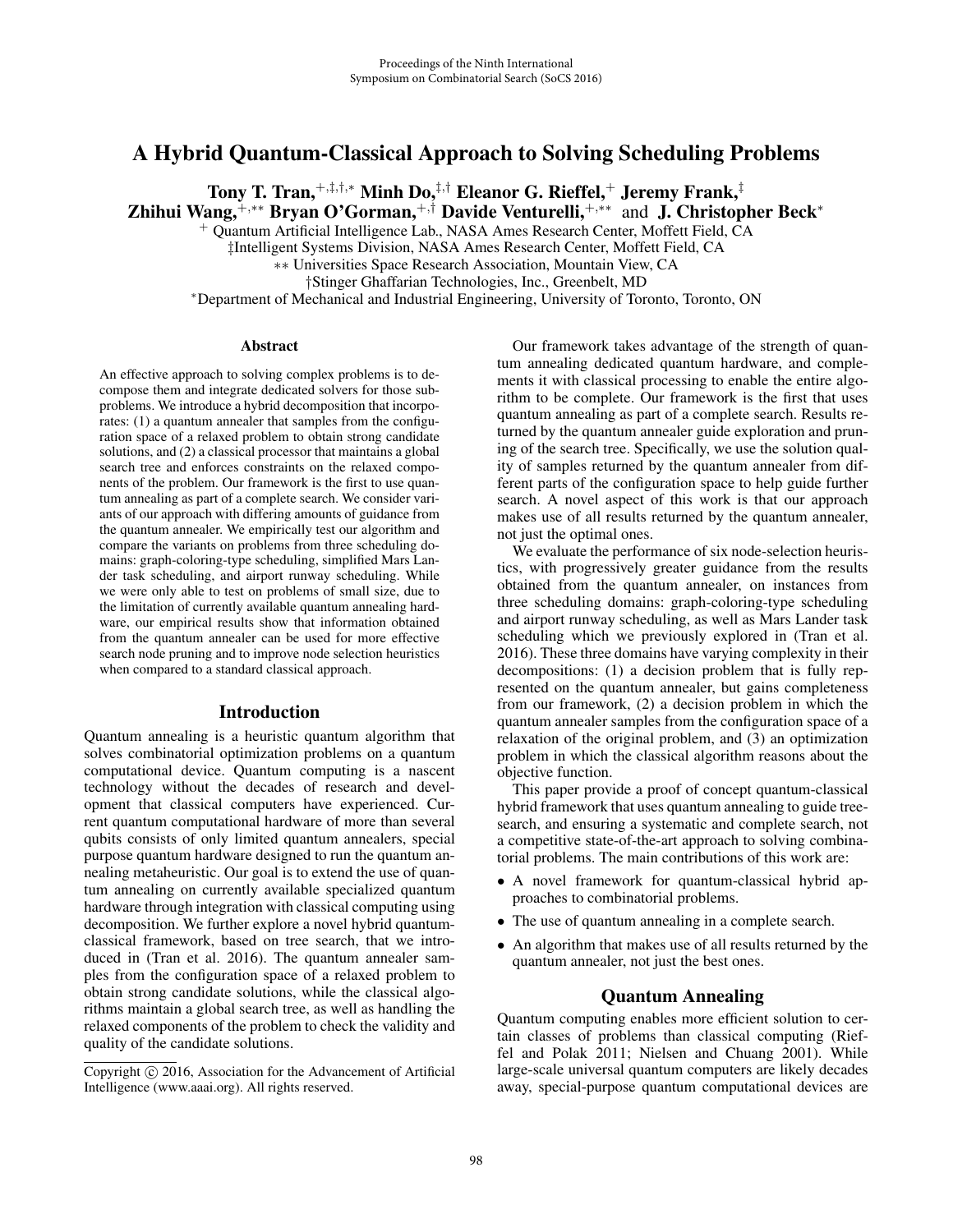emerging, making it possible to empirically evaluate heuristic quantum algorithms such as quantum annealing. Quantum annealers run quantum annealing (Farhi et al. 2000; Smelyanskiy et al. 2012), a metaheuristic algorithm that makes use of quantum tunneling and interference (Das and Chakrabarti 2008; Boixo et al. 2014). It is one of the most accessible quantum algorithms to people versed in classical computing because of its close ties to classical optimization algorithms such as simulated annealing and because the most basic aspects of the algorithm can be captured by a classical cost function and parameter setting.

A quantum annealer minimizes Quadratic Unconstrained Binary Optimization (QUBO) problems of the form

$$
C(\mathbf{x}) = \sum_{i} c_i x_i + \sum_{i < j} c_{i,j} x_i x_j,
$$

where  $\{c_i, c_{i,j}\}\$  are real coefficients and  $\mathbf{x} \in \{0, 1\}^n$ . An application problem must be mapped to a QUBO problem to be solved on a quantum annealer. We describes QUBO mappings for the three targeted scheduling domains later.

Variables in the QUBO formulation are mapped to qubits on the hardware. Because the physical hardware has limited connectivity, it is often necessary to represent a single variable using multiple qubits (connected to each other in a subtree). These subtrees are chosen to ensure that each pair of variables appearing in a quadratic term in the QUBO are connected through a pair of qubits within their respective subtrees. Minor embedding is the process of determining which physical qubits will represent which variables (Choi 2011). O'Gorman et al. (2015) provide more details about embedding and the process of using a quantum annealer.

## Quantum Annealing Guided Tree Search

We are interested in using our framework to enable the use of current quantum annealing hardware for scheduling problems where: (1) a complete search is desired, (2) the problem has properties that require more resources than available on the hardware, whether with respect to number of qubits, precision of coefficients, or both. To realize these objectives, we decompose problems so that the relaxed problem can be embedded on the quantum annealing hardware given its current limitations in terms of size, connectivity, and precision. The precise relaxation is problem dependent. In this section, we will present details of the general framework and provide domain specific details in later sections.

Our classical-quantum tree search algorithm (Figure 1) has three components: a global component that maintains the search tree and handles the problem decomposition, and two solvers, a quantum annealer to solve a relaxation of the problem and a solver run on a classical computer that considers the remaining portions of the problem. The global tree search manager decides when each sub-solver is called and what problem will be solved on that sub-solver.

The global search tree manager maintains a partial binary tree that is constructed from configurations found in the master problem. The manager then navigates through the tree systematically, identifying sub-spaces for which the quantum annealer and classical subproblem solver are called to further expand the tree.



Figure 1: Tree-search based Quantum-Classical Algorithm.

Problem definition: Consider problems of the form:

$$
\min \quad f(\mathbf{x}) \tag{1}
$$

$$
s.t. \quad \mathbf{x} \in \Phi,\tag{2}
$$

Here, **x** is a vector of binary decision variables, f is a realvalued objective function, and  $\Phi$  is the feasible space of **x** defined by the problem constraints. It is possible to represent this problem as an unconstrained optimization problem by moving the constraints into the objective function and penalizing assignments that break constraints. Let the penalties on the constraints be represented by a function  $q(\mathbf{x})$ , where  $g(\mathbf{x})=0$  if  $\mathbf{x} \in \Phi$  and  $g(\mathbf{x}) > 0$  otherwise. Thus, finding

$$
\min \quad f(\mathbf{x}) + \lambda g(\mathbf{x}) \tag{3}
$$

is equivalent to solving the general problem described by (1) and (2), where  $\lambda$  is a constant used to ensure that constraint violations out-weigh the optimization function. If it is a decision problem, it can be represented as  $\min g(\mathbf{x})$  where a configuration with  $g(x)=0$  is a feasible solution. We consider (3) the global problem to be solved.

Problem decomposition: The quantum annealer will be used only on decision problems, i.e.,  $C(\mathbf{x}) = g(\mathbf{x})$ . If the problem of interest is an optimization problem, we relax it by focusing on  $g(x)$  and ignore  $f(x)$ . We can further relax the problem by removing constraints so that constraint (2) becomes  $\mathbf{x} \in \overline{\Phi}$ , where  $\Phi \subset \overline{\Phi}$ . The master problem is then

$$
\min \quad \bar{g}(\mathbf{x}) \tag{4}
$$

where  $\bar{g}(\mathbf{x})$  are the penalties for violating constraints in the relaxed problem. It is not generally true that quantum annealers are unable to solve problem (3) directly; in practice, due to current hardware limitations on precision, i.e., limitations on the precision of the coupling strength between qubits that affect the range of the values that the coefficients can be set to in the objective function, it may not always be possible to define a penalty function  $g(x)$  and multiplier  $\lambda$ that can be used on the quantum hardware, which still guarantees the set of feasible solutions will result in a lower cost solution than infeasible solutions. Furthermore, even if precision is not a problem, it may still not be possible to fit the decomposed problem on the hardware. In order to formulate constraints in the QUBO model, additional variables may be required. Even without the additional variables used to represent constraints, it is often the case that adding quadratic terms to the QUBO formulation greatly increases the connectivity of the resulting problem, which will increase the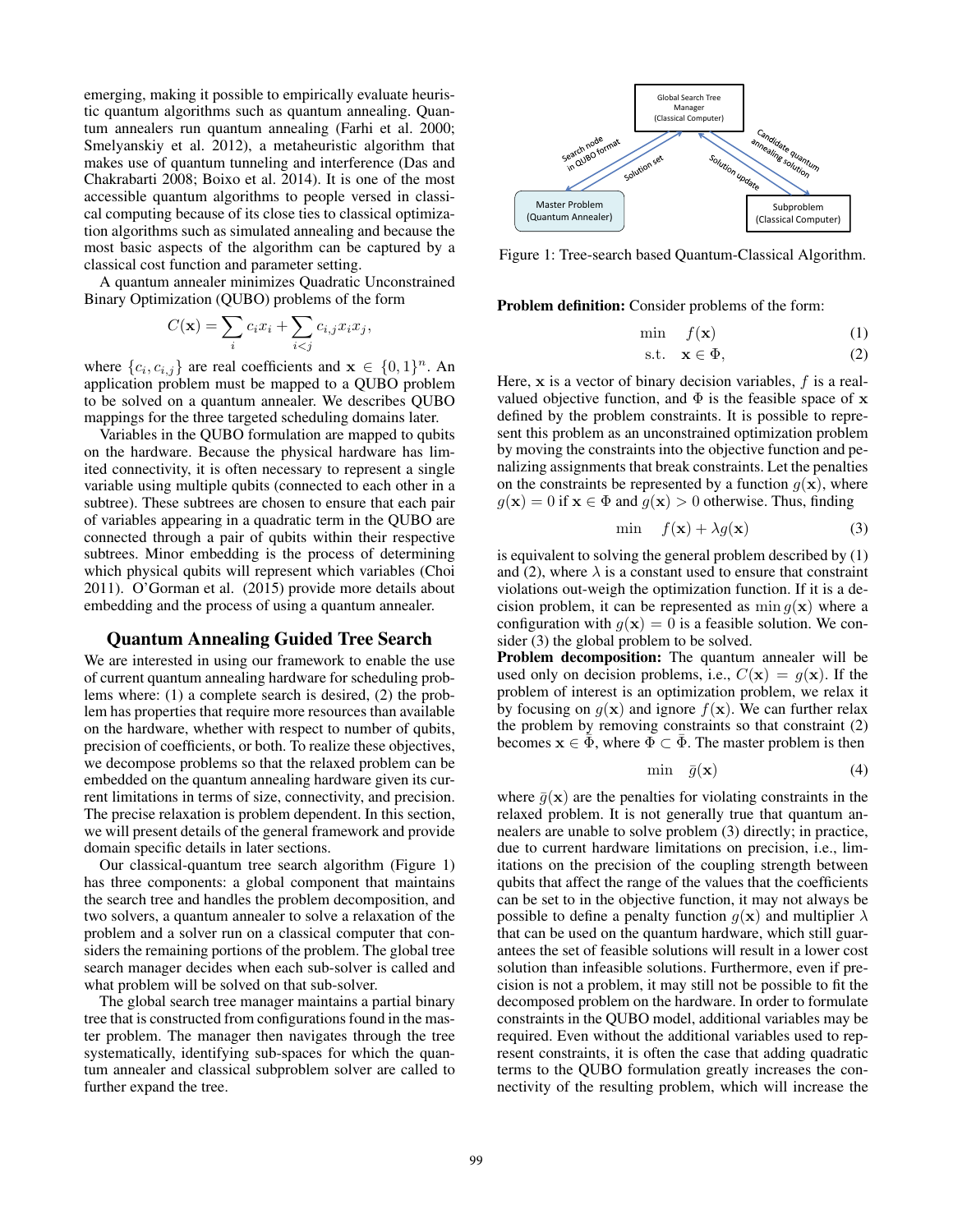

Figure 2: A partial binary search tree example with open nodes indicated by shaded nodes and pruned nodes crossed out in red. The master problem objective function,  $C(\mathbf{x})$ , is presented in the node itself and subproblem solution presented as [·] below the nodes with  $C(\mathbf{x})=0$ . (Left) Tree after the first iteration through solving the master problem and subproblem. (Right) Tree after the second iteration through solving the master problem and subproblem, where node (B) was expanded.

number of required qubits in the embedded problem. Thus, to solve even small and medium sized problems, it is essential that problem (3) is relaxed to problem (4) in order to be solved on the quantum annealing hardware.

The subproblem is then to enforce the relaxed components of the global problem by calculating,

$$
f(\mathbf{x}^*) + \lambda g(\mathbf{x}^*)
$$
 (5)

for a configuration **x**<sup>∗</sup> returned by the quantum annealer. As an example, assume we wish to solve the problem,

$$
\min \quad 2x_1 + x_2 - 2x_3 \tag{6}
$$

s.t. 
$$
x_1 + x_2 + x_3 = 2
$$
, (7)

$$
x_1 \ge x_2,\tag{8}
$$

$$
x_i \in \{0, 1\} \qquad \qquad i = 1, 2, 3. \qquad (9)
$$

We can represent constraints (7) and (8) as,

$$
g_1(\mathbf{x}) = (2 - x_1 - x_2 - x_3)^2,
$$

and

$$
g_2(\mathbf{x}) = x_2 - x_1 x_2,
$$

respectively. If the constraints are satisfied, then  $g_1(\mathbf{x}) + g_2(\mathbf{x}) = 0$ . Otherwise,  $g_1(\mathbf{x}) + g_2(\mathbf{x}) > 0$ and the solution is invalid. The original problem is an optimization problem, so the master problem is

$$
\min \quad g_1(\mathbf{x}) + g_2(\mathbf{x}) \tag{10}
$$

The subproblem is then to evaluate expression (5). In our example, we need only to evaluate  $f(x^*)$  in expression (5) since any feasible solution will have  $g(\mathbf{x}^*)=0$ . However, in general this is not the case and it may be necessary to also evaluate  $g(x)$  if some of the constraints were relaxed or removed for the master problem.

Solving the master problem: The quantum annealer runs the relaxed problem defined by (4) to obtain configurations to populate the global search tree. For each job submitted to the quantum annealer, K anneals are performed and  $K \leq K$ unique configurations of varying quality are returned. We denote the unique set of returned configurations as Ψ.

Continuing with our example, let us assume that the quantum annealer is called  $K = 3$  times on problem (10) and three unique configurations are found for  $(x_1, x_2, x_3)$ :

 $(0, 0, 0)$ ,  $(0, 0, 1)$ , and  $(1, 1, 0)$ . The calculated value of  $C(\mathbf{x})$  for these three solutions are 4, 1, and 0, respectively. From these configurations, only  $(1, 1, 0)$  is found to be valid with respect to constraints (7) and (8).

Solving the subproblem: Since the configurations found by the quantum annealer are solved only for the (relaxed) master problem, we must check that the relaxed constraints in the global problem are properly enforced when a configuration  $\mathbf{x} \in \Psi$  is found with cost  $C(\mathbf{x})=0$ . Any configuration with greater cost is invalid for the global problem and so the subproblem does not need to be solved for these configurations. Thus, from our example, we see that only configuration  $(1, 1, 0)$  requires the use of the subproblem solver. Using the returned quantum annealing configurations as input, the subproblem will calculate the expression (5) and send the result to the global tree manager to update to the correct values. For our example, the configuration  $(1, 1, 0)$  evaluates to an objective value of  $f(\mathbf{x})=3$ . As this configuration satisfies all constraints  $(C(\mathbf{x})=0)$ , we know that it is an incumbent solution with a cost of 3.

Building the partial tree and generating open nodes: Using the set of unique configurations  $\Psi$  returned by the quantum annealer, build a partial binary tree with a fixed variable ordering. The left (right) branch of a node corresponds to the variable being set to 0 (1) in  $\Psi$  (see Figure 2). The cost  $C(\mathbf{x})$ of a configuration is shown inside the corresponding node. Where a configuration  $x^*$  is feasible, i.e.,  $C(x^*)=0$ , the true objective function  $f(\mathbf{x}^*)$  is presented in brackets below the node. The partial tree is traversed to generate all open nodes (the shaded nodes), nodes that have not yet been explored but have a parent node that is already expanded.

Node pruning: Open nodes are pruned by inference algorithms based on the problem-specific constraints and objective function. At any open node (shaded nodes), a subset of decision variables have been set. Based on this partial configuration, a check is performed to see whether any constraints are violated. For example, consider a bounding function  $h(\bar{\mathbf{x}}) = \min_{\hat{\mathbf{x}}} g(\bar{\mathbf{x}})$ , where  $\bar{\mathbf{x}}$  is the set of instantiated variables and  $\hat{x}$  is the set of variables still to be decided at open node N. If  $h(\bar{\mathbf{x}}) > 0$ , then the node N is pruned. This process is a standard inference technique in constraint programming that is sound, but incomplete. The same can be done for  $f(x)$  to remove partial configurations that would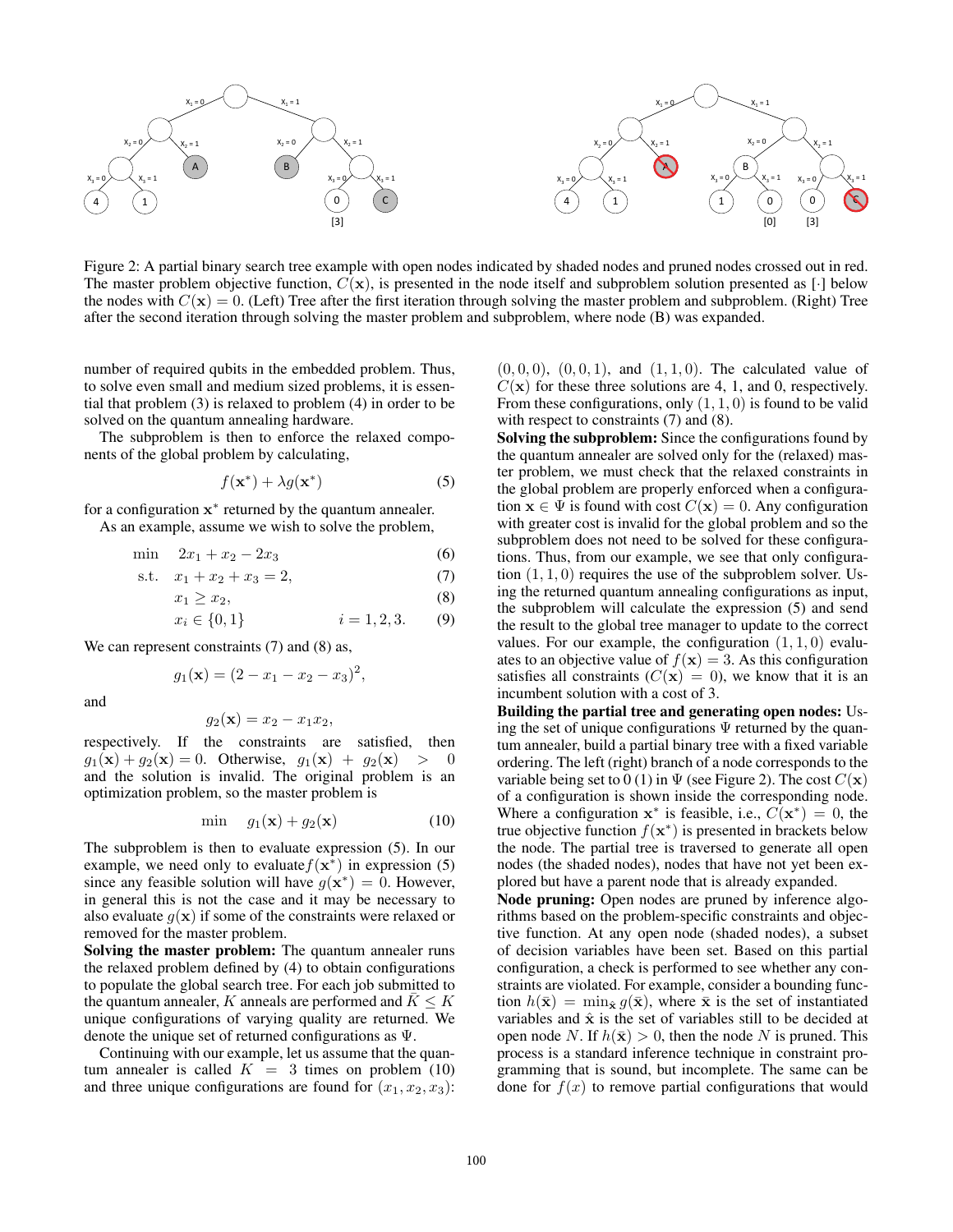lead to sub-optimal solutions when the bounding function on the objective is greater than the current incumbent solution objective. This approach is similar to the bounding that is found in standard branch-and-bound approaches.

If no constraints have been violated, then a forward checking procedure (Haralick and Elliott 1980) is performed. It is often the case that some uninstantiated variables have a single feasible value remaining based on the partial configuration, further simplifying the problem at the open node. However, our current approach maintains a static ordering of variables in the tree. Thus, forward checking is only useful if inferences can be made on the next variables. Using a dynamic ordering could enable more effective pruning using forward checking, but is not considered in this initial study.

Based on our running example, we must evaluate each open nodes to check whether it can be pruned. We check if a constraint has been violated or if a lower bound on the objective function is worse than the incumbent solution objective currently equal to 3. Open node (A) corresponds to the partial configuration (0, 1) and this node is pruned as the partial solution violates constraint (8). Node (B), corresponding to partial configuration (1, 0), does not violate any constraints. We can also calculate a simple lower bound by instantiating all commited variables in the partial configuration, and then including the value of any negatives terms in the objective function (6) associated to the uncommitted variables. Thus for node (B), we can first calculate the cost of the partial solution so far to be  $2 \cdot 1 + 1 \cdot 0 = 2$ , and then subtract 2 as it is still possible to set  $x_3 = 1$  and reduce the objective function. Therefore, open node (B) has a lower bound of 0, which is not pruned as the current incumbent is 3. Finally, open node  $(C)$  corresponds to the configuration  $(1,1,1)$ , which is pruned since the solution violates constraint (7).

Node selection and exploration: Once the partial tree is built and open nodes are generated, unless the tree has been fully explored, search must continue. Since open nodes represent sub-spaces that have not been a part of any configuration found for the master problem, the global tree search manager will select one of these nodes to explore next. Exploration of an open node means that the master problem is invoked at the particular location in the tree. Since we wish to start the search from a partial configuration, the QUBO is updated with  $\bar{x}$  and the rest of the decision variables  $\hat{x}$  are solved for in the master problem. At the node, the master problem and subproblem are solved again to create a new partial sub-tree and the process is repeated.

In our running example, the only open node still to be considered is node (B). However, in general, one can expect many more open nodes to be present. These nodes are to be given some heuristic ordering for expansion. To expand node (B), which has a partial configuration already, we must update the master problem. The resulting master problem after the correct values for  $x_1$  and  $x_2$  are set is,

$$
\min \quad g(\mathbf{x}) = 1 - x_3. \tag{11}
$$

The master problem is now significantly simpler as most decisions are already made and the only decision left is  $x_3$ . New configurations are found for this master problem and are used to build the tree below node (B).

### Algorithm 1 Quantum Annealing Guided Tree Search.

|                                           | 1: <i>open_nodes</i> : a priority queue         |  |  |  |  |  |  |
|-------------------------------------------|-------------------------------------------------|--|--|--|--|--|--|
| 2: push $root\_node$ to $open\_nodes$     |                                                 |  |  |  |  |  |  |
| 3: while <i>open_nodes</i> $\neq NULL$ do |                                                 |  |  |  |  |  |  |
| 4:                                        | pop <i>n</i> from <i>open_nodes</i>             |  |  |  |  |  |  |
| 5:                                        | $\Psi =$ solve_master_problem( <i>n</i> )       |  |  |  |  |  |  |
| 6:                                        | for $x \in \Psi$ do                             |  |  |  |  |  |  |
| 7:                                        | <b>if</b> quantum_feasible( $x$ ) <b>then</b>   |  |  |  |  |  |  |
| 8:                                        | solve_subproblem $(x)$                          |  |  |  |  |  |  |
| 9:                                        | build_partial_tree( $\Psi$ )                    |  |  |  |  |  |  |
| 10:                                       | $new\_open\_nodes = generate\_open\_node(\Psi)$ |  |  |  |  |  |  |
| 11:                                       | push new_open_nodes to open_nodes               |  |  |  |  |  |  |
| 12:                                       | $prune(open\_nodes)$                            |  |  |  |  |  |  |

In our study, the ordering heuristic we consider uses the weighted sum of two node selection heuristics based on: *slack* and *quantum annealer's configuration quality*. The slack measure S at an open node quantifies the extent of available options for the remaining decisions to be made. We define  $S = \left(\prod_{j \in J'} d_j\right)^{\frac{1}{|J'|}}$ , where  $J'$  is a set of decisions to be made and  $d_j$  is a domain-dependent measure of the remaining domain size of a decision  $j \in J'$ . The domain size and definition of  $J'$  will be expanded upon in later sections. The *quantum annealer's configuration quality* measure is calculated using the quality of configurations returned by the quantum annealer at an open node as:  $C^* = \min_{\mathbf{x} \in Y} C(\mathbf{x}),$ where the set  $Y$  contains all the configurations found so far below the sibling node of the open node. We examine the performance under different weightings of the two heuristics,  $V = (1 - \alpha)S - \alpha C^*$ , for various values of  $\alpha$ . Open nodes with the highest value of V will be explored first. Conditions for Termination: For decision problems, once

a feasible solution has been found or the open node list is empty, the search is terminated. For optimization problems, the search is terminated as soon as the open node list is empty, indicating that all nodes have been either explored or pruned.

Algorithm 1 presents the pseudo-code for our framework. Starting from the root node, the master problem solver is called on the relaxed problem to obtain a set of configurations  $\Psi$ . If a configuration  $\mathbf{x} \in \Psi$  is feasible for the master problem, i.e.,  $C(\mathbf{x})=0$ , then the subproblem is solved given the master problem solution **x**. The partial tree is then built using Ψ, at which point open nodes are generated and added to the open node list. All the nodes on the open node list are checked for consistency and pruned if found to be inconsistent. The process is then repeated for a node on the open node list until no open nodes remain.

# Scheduling Domain Description

We tested our approach on three scheduling domains.

### Graph-Coloring-Type Scheduling

Consider a scheduling problem with a set of tasks and constraints that any pair of tasks competing for the same re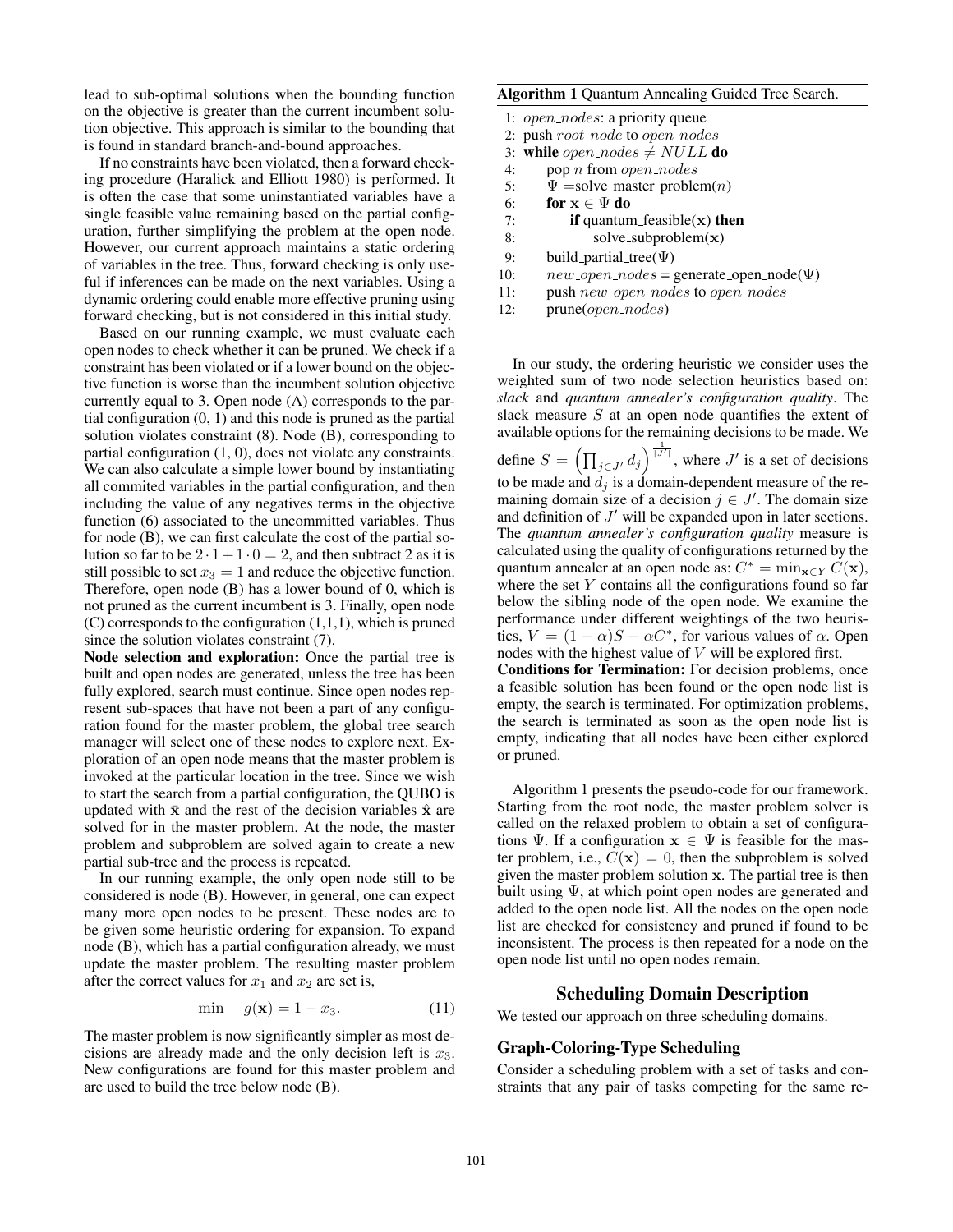source cannot be assigned the same time-slot. Such scheduling problems can be viewed as *vertex coloring* problems by representing tasks as vertices, resource contention between tasks as edges, and time slots as colors. Given a graph  $G = (V, E)$ , with vertices V and edges E, a  $\kappa$ -coloring problem assigns one of  $\kappa$  colors to each vertex in such a way that no two vertices that share an edge have the same color. We consider the decision problem with  $\kappa = 3$ : given a graph  $G$ , is there a 3-coloring of  $G$ ?

#### Mars Lander Task Scheduling

The simplified Mars lander domain consists of tasks that the lander must perform in the course of a Martian day. Each task requires full use of the Mars lander for some duration and consumes battery power at a task-dependent rate. Solar panels on the Mars lander recharge the battery concurrently while the lander performs other tasks. Each problem consists of a set of tasks  $j \in J$ , each with processing time and set of time points  $H_i$  at which it may be scheduled, contained within a Martian day of length H. Tasks consume power from an onboard battery at a rate of  $e_j$  per time point while being processed. The battery has maximum,  $E_{\text{max}}$ , and minimum,  $E_{\text{min}}$ , levels. Solar panels recharge the amount  $e_t^+$ during time point  $t$ , which depends on available sunlight. The goal is to construct a feasible schedule, one that assigns each task a start time, adhering to the tasks' time-windows, precedence, and battery constraints.

#### Airport Runway Scheduling

The airport runway scheduling problem Gupta, Malik, and Jung (2009) consists of a set of aircraft,  $F$ , approaching a single runway, where each aircraft  $j \in F$  enters a queue,  $q \in Q$  to be scheduled for take-off. Each aircraft is already pre-assigned to a specific queue,  $q_j$ , and cannot take-off until all aircraft ahead of it in the same queue have left. Each aircraft belongs to one of four size categories, which determines the minimum separation required between consecutive departures. Between any two aircraft  $i$  and  $j$ , there must be a minimum separation time of  $d_{ij}$ , dependent on the size categories of those two aircraft. A feasible schedule of the problem is an assignment of a take-off time  $z_j$  to each aircraft satisfying all constraints. We target the optimization problem of minimizing the objective function  $\sum_{j \in F} z_j$ .

#### Mapping scheduling problems to QUBO

The relaxed scheduling problems for the three different domains have common features that enable us to discuss the mapping of these problems to QUBO problems in a unified way. We leave details specific to each relaxed problem to the next section. The scheduling problems we consider involve *tasks* to schedule and discrete *resources* (e.g., time slots). In the QUBO formulations, a binary variable  $x_{j,r}$  indicates whether task  $j$  is assigned resource  $r$ .

Constraints are captured by penalty terms in the QUBO cost function. Two basic types of constraints must be captured in all scheduling problems:

1. Unique assignment: this penalty term enforces that each task  $j$  must be assigned exactly one resource:

$$
C_j^{\text{unique}} = (\sum_r x_{j,r} - 1)^2. \tag{12}
$$

2. Exclusive use of resource: this penalty term enforces that assigning resource  $r$  to task  $j$  precludes assigning certain resources to another task  $j'$ 

$$
C_{j,r,j'}^{\text{exclusive}} = \sum_{r' \in R_{j,r,j'}} x_{j,r} \times x_{j',r'} \tag{13}
$$

where  $R_{j,r,j'}$  is the set of resources that become inaccessible to task  $j'$  if resource r is assigned to task j.

Which resources become inaccessible varies in different domains, resulting in slightly different  $C_{j,j'}^{\text{exclusive}}$  terms:

- Color difference (Graph Coloring): if two vertices  $j$  and  $j'$  are connected by an edge, they cannot share the same color. Thus,  $x_{j,r} \times x_{j',r}$  is added for all colors r.
- Precedence relations (Mars-Lander and Airport Runway): if task j is supposed to precede task j', penalty term  $x_{j,r} \times$  $x_{j',r'}$  is added for any time  $r > r'$ .
- Job length (Mars-Lander): during each job  $j$  execution, no other job j' can start. Thus,  $x_{j,r} \times x_{j',r+\tau}$  is added for  $\tau = [0, p_j)$ , where  $p_j$  is the processing time of j.
- Flight separation (Airport Runway): successive flights require a minimum separation time between their departures, which is dependent on the sizes of the two aircrafts. Thus,  $x_{j,r} \times x_{j',r+\delta}$  is added for  $\delta \in [0, d_{j,j'})$ .

The final QUBO cost function is thus

$$
C = \sum_{j \in J} C_j^{\text{unique}} + \sum_{j, j' \in J} \sum_r C_{j, r, j'}^{\text{exclusive}}, \tag{14}
$$

where  $J$  is the set of all tasks. A feasible solution has  $C = 0$ . If  $C > 0$ , at least one constraint is violated.

# Domain-Specific Details

The three domains suggest quite different decompositions: (1) no decomposition, (2) decomposition of a decision problem into a simpler decision problem and a constraint-check and (3) decomposition of an optimization problem into a decision problem and an optimization problem.

### Graph Coloring

Problem Decomposition: The full graph coloring problem is mapped to a QUBO and run on the quantum annealer with no decomposition. The classical processor is used only to prune and maintain the tree search and to compute which node to try next using the node selection heuristic.

Node Pruning, Propogation and Selection Metric: We prune a node from the tree when a classical check determines that the current partial configuration removes all possible colors for an uncolored vertex. This *forward checking* procedure ensures that each remaining decision variables  $\tilde{\mathbf{x}}$ has at least one value that is consistent with the assignment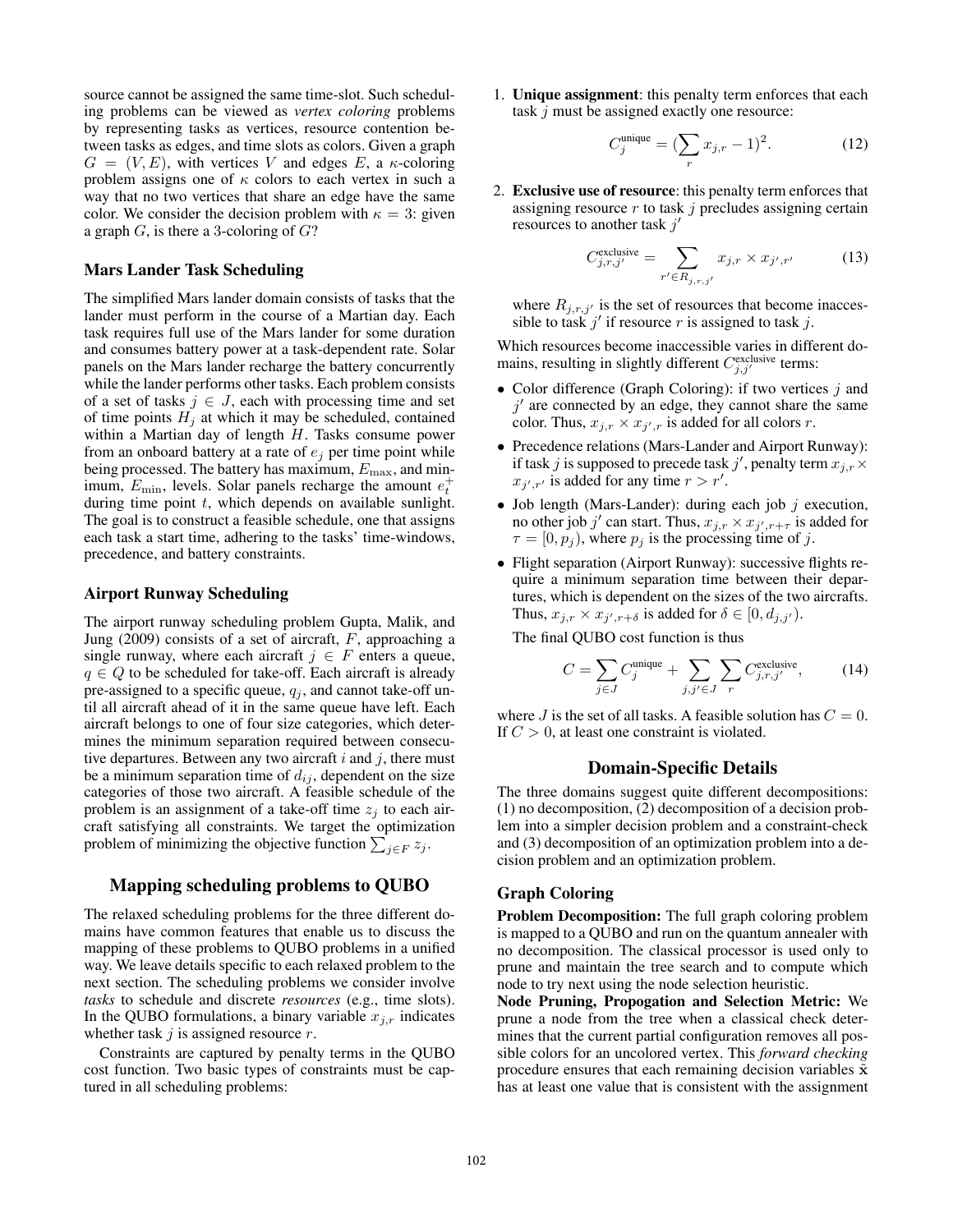to  $\bar{x}$ . For every vertex not yet colored, we check all neighboring colored vertices and remove those colors from the uncolored vertex's domain. Any vertex left with an empty potential color set open node is pruned. If the next vertex to be colored in the sequence defined by our tree has only one color available in its domain or has already been colored, the remaining variables associated to the vertex are assigned appropriately and the open node is updated to a deeper node corresponding to the new partial solution. The alternative branches between the original open node and the new open node do not require exploration because these branches lead to infeasible colorings. The size  $d_i$  of the color domain for vertex  $j$  is used to compute the slack.

Problem generation: Following (Rieffel et al. 2015), we extended Culberson et al.'s graph generator program (Culberson, Beacham, and Papp 1995) to generate 20 Erdös-Rényi graphs at the colorable-uncolorable phase transition with 16 nodes that have a feasible 3-coloring.

# Mars Lander Task Scheduling

Problem Decomposition: The subproblem handed to the quantum annealer ignores battery constraints. The classical processor must check whether the battery level is violated at any time in any configuration returned by the quantum annealer with  $C(\mathbf{x})=0$ ,

Node Pruning, Propogation and Selection Metric: For each unscheduled task  $j$  in a partial solution, we remove from  $H_i$  all task starting times which would conflict with an already scheduled task. We define the cardinality of the remaining potential starting times for  $j$  as  $d_i$  and prune any open node with an unscheduled task that has  $d_i = 0$ . If the next unscheduled task has  $d_j = 1$ , the partial solution at the open node is appended to schedule the job at the remaining time point and the deeper node is used instead. Similarly, if a task j has already been scheduled, i.e.,  $x_{j,r} = 1$  for some time point  $r$ , but the partial solution does not assign values for all variables associated to task  $j$ , the open node can be updated accordingly by setting all remaining  $x_{j,r}$  values to 0 and continuing exploration at the deeper node. Furthermore, if any of the resulting scheduled tasks conflict with each other, the node is pruned.

Problem generation: We consider problems with six tasks, each of which is based on actual tasks performed by the Phoenix Mars lander, but the detailed values of the durations (between 0.5 and 2 hours), time-windows (task-dependent, within a 16-hour horizon), and battery consumption rate (between 3-11% per 0.5 hours) are fabricated. Only the initial and maximum battery charges and charging rates were varied across the 21 instances we considered.

# Airport Runway Scheduling

Problem Decomposition: The quantum annealer decides whether or not there is a valid runway schedule and the classical processor calculates the objective function of minimizing the total take-off time for all aircraft.

Node Pruning, Propogation and Selection Metric: As in the Mars Lander case, for each node  $j$ , we remove variables for slots that conflict with the departure times of scheduled

aircraft, and calculate the cardinality  $d_i$  of the set of remaining available take-off times for flight  $j$ . Open nodes are updated using the same propogation mechanisms as for the Mars Lander problem. The classical processor then calculates the objective function, and keeps track of the best solution found so far. The classical processor also computes, for each open node, a lower bound by summing the start times of all the already scheduled departures in the partial schedule. For each unscheduled departure, the earliest start is determined, and is added to the lower bound. If this lower bound is greater than the cost of the best solution found so far, the open node is pruned.

Problem Generation: We generate problem instances similar to Gupta, Malik, and Jung (2009), but with reduced size in order to obtain instances that can be fit on to the D-Wave 2X hardware. Specifically, we generate 20 problem instances with 6 aircraft that arrive during a 5 minute time-period, with time discretized into 30 second segments. Arrival times are randomly generated following a uniform distribution. Each aircraft will enter one of three queues. All flights are to depart within a 7.5 minute horizon. We ensure all instances can be embedded on the hardware and have feasible solutions since we are interested in how well the hybrid decomposition is able to find and prove optimality.

# Empirical Evaluation and Analysis

We present experimental results on the three scheduling domains described in the previous sections. In each case, the computational effort is given in terms of how many times an open node is expanded for exploration and the number of unique configurations found when the algorithm terminates. We provide tables that present the average values of these metrics, as well as figures showing the median, 35th, and 65th percentiles. These numbers are obtained for each of the six values of the node search weight  $\alpha$  that we tried. In addition, we include the average performance metric of a variant denoted as Random-Sample. This variant randomly samples configurations rather than makes use of the quantum annealer and was studied to verify that the quantum annealer is in fact optimizing for the QUBO problem properly.

# Running on the D-Wave 2X Quantum Annealer

We implemented our code in Python, using D-Wave's Python API to interface with the D-Wave 2X machine. Each time the quantum annealer is invoked at an open node,  $K =$ 10, 000 anneals are performed, each with an anneal time of 20 micro-seconds. Embedding and parameter setting for the embedded QUBO are done using D-Wave's software with default parameters (Cai, Macready, and Roy 2014) except for setting the coupling strength between physical qubits representing the same variable. Based on results in (Rieffel et al. 2015), we set this coupling strength to 1.4 for the graph coloring problem. For the other problems, our own experimentation suggested a coupling strength of 5.0.

When running on the D-Wave 2x machine, jobs are submitted to a queue while awaiting processing. As such, we do not have immediate access to the hardware and must therefore idle between iterations of the master problem and subproblem. Although some aspects of runtime are available,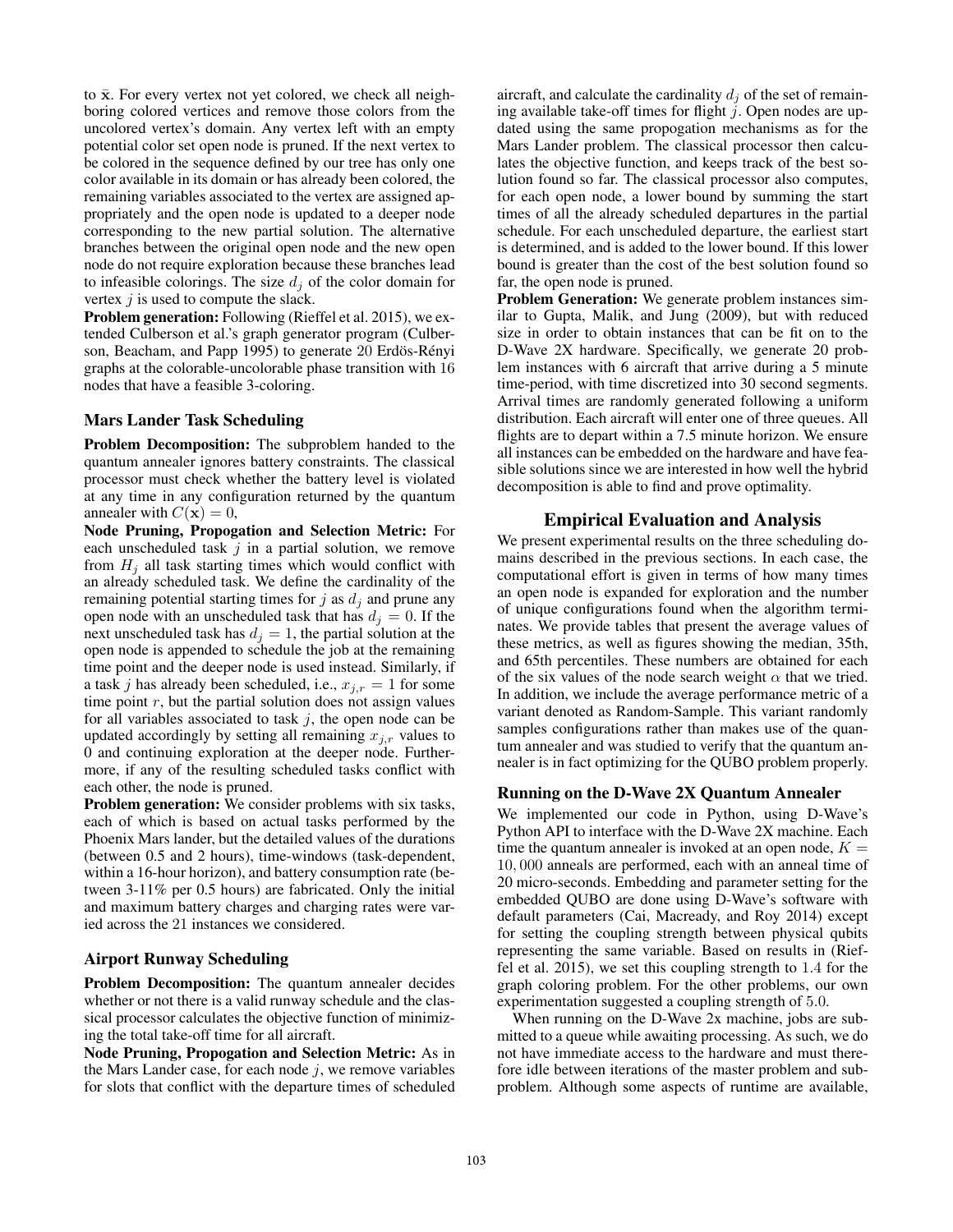it is currently not possible to obtain a truly accurate runtime for the quantum annealing process as part of our framework, especially so if we were to consider having dedicated hardware for our own use. We know the anneal time, which can act as a lower bound on time, and the wall clock time from when we initiate a call for the quantum annealer until the time when the configurations are returned, but neither of these are an accurate measurement for the effort required to use the quantum annealer as part of a hybrid framework. The current bottleneck of our implementation is waiting for the results from the quantum annealer. The time spent performing other processes such as solving the subproblem, building the tree, and pruning nodes are negligible. We do not expect that these processes are negligible in general, but for the problems studied in this paper, these aspects account for a minuscule fraction of the actual runtime.

# Graph Coloring

Each problem instance has 48 logical variables, which results in embedding sizes of 125 to 310 qubits. The computational results for the different algorithm variants are presented in Figure 3a and Table 1. The results show that using the configuration quality of the solutions provided by the quantum annealer can improve the performance over the slack-only heuristic when sufficiently large  $\alpha$  values are chosen. The results on the number of open nodes explored suggest that balancing  $\alpha$  may be important in this domain, since  $\alpha = 0.4$  providing the best results. In particular,  $\alpha$  value of 0.2 leads to worse performance than Slack-Only, but with larger  $\alpha$  values the performance improves.

# Mars Lander

The QUBO for the master problem common to all 21 Mars lander task scheduling problems contains 52 variables, and is embedded in 764 qubits. The computational effort results presented in Figure 3b and Table 1 show that, as we found in the graph coloring domain, search node selections guided by solutions returned by the quantum annealer improves performance over the slack-only heuristic. Unlike in the graph coloring domain, we see that any  $\alpha > 0$  chosen improves performance over the slack-only condition. Of the different  $\alpha$  values tested, the range  $0.4 \leq \alpha \leq 1.0$  yields the best performance. Further investigation would be needed to distinguish differences in performance in this range.

#### Airport Runway

The QUBOs for the airport runway scheduling problem instances all contain between 31 and 50 logical variables, with embedded sizes between 645 and 981 qubits. The results are presented in Figure 3c and Table 1. The median performance shows no particularly strong trend when varying  $\alpha$ . However, the mean performance as presented in Table 1 suggests that guiding the search does improve average performance. The difference between the results for the mean and median indicate that the Slack-Only case, and to a lesser extent the QA-Only variant, have heavy tails, with a few instances performing very poorly.

The less definitive results in this domain stem from a significant difference between this domain and the previous two in which the problem is to find a feasible solution, whereas the airport runway scheduling problem asks for an optimal solution. The node selection heuristic does not take the objective function into account and so the heuristic is ignorant of any information about the objective function when deciding where to search next in the tree. For this reason, differences in these node selection heuristics tested may be harder to detect because node selection itself has less of an effect on the computational effort.

Summary: Our results show that this hybrid framework can handle a variety of scheduling domains with different objective functions and decomposition strategies. For the decision problems, the results obtained from the quantum annealer not only focus the search by enabling effective pruning, but also contribute positively to improved search node selection. The same improvements are not as apparent for the optimization problem, but using more sophisticated search techniques within our framework would improve performance.

A tree search framework has long been recognized as an effective methodology for solving combinatorial problems. Table 1 shows that even using a random sampler within the tree search framework is sufficient to solve these combinatorial problems, as the pruning and node selection heuristics are sufficient in guiding search even though the master problem solver used is ignorant to the problem. Introducing the quantum annealer improves search by providing better guidance for the traversal through tree.

# Related Work

Given the relative novelty of quantum annealing hardware, research in this area has been limited. (Rieffel et al. 2015; Venturelli, Marchand, and Rojo 2015). have expored pure quantum annealing approaches for some planning and scheduling problems. Instead of using the quantum annealer to optimize, Benedetti et al. (2015), and Adachi and Henderson (2015) explore the possibility of using it as a Boltzmann sampler to aid the training phase in deep learning, quite a different use of sampling compared to our approach.

Combining quantum and classical computing in algorithms have only recently begun being explored. Rosenberg et al. (2015) present a large-neighbourhood local search with a method to integrate the quantum annealer as a subroutine within a classical algorithm. In a similar fashion, Zintchenko, Hastings, and Troyer (2015) propose a hierarchical search that decomposes the set of decisions variables into multiple groups and cycles through groups optimizing the sub-problem of a particular group while fixing all other variables, performing quantum annealing on each group. However, both of these studies do not implement the algorithm on a quantum annealer. Rosenberg et al. present results using a tabu-search and Zintchenko, Hastings, and Troyer use simulated annealing in place of quantum annealing. Importantly, our work is distinguished from these in that our approach performs a complete search.

## Conclusion and Future Work

We presented a tree-search based quantum-classical framework in which results from a quantum annealer prune and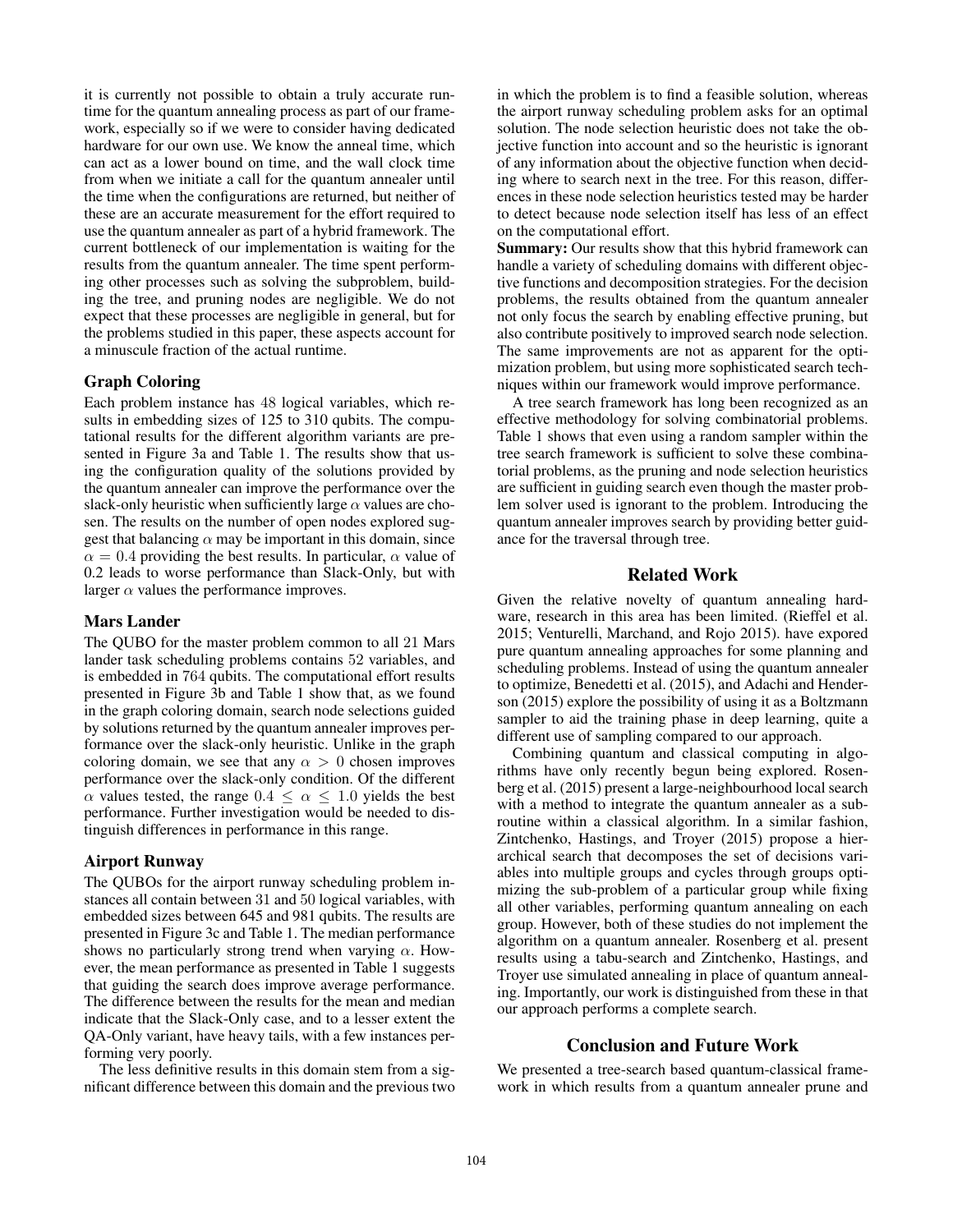

Figure 3: Results for the algorithm variants on all problem instances considered: solving each instance ten times for each variant. The median size of the number of open nodes explored (top) and the size of the search tree (bottom) is shown, with error bars at the 35th and 65th percentiles. Here, search tree size refers to the number of unique leaf nodes (configurations) found.

|                           | <b>Graph Coloring</b> |                | <b>Mars Lander</b> |                | <b>Airport Runway</b> |                |
|---------------------------|-----------------------|----------------|--------------------|----------------|-----------------------|----------------|
|                           | avg. $#$ of           | avg. $#$ of    | avg. $#$ of        | avg. $#$ of    | avg. $#$ of           | avg. $#$ of    |
|                           | open nodes            | configurations | open nodes         | configurations | open nodes            | configurations |
|                           | explored              | found          | explored           | found          | explored              | found          |
| Random-Sample             | 190.55                | 1,653,772.67   | 420.27             | 4,088,269.03   | 247.56                | 2,285,348.67   |
| Slack-Only                | 58.99                 | 22,269.95      | 4.10               | 2,143.21       | 45.72                 | 15,858.21      |
| Weighted (Best $\alpha$ ) | 38.78                 | 16,858.30      | 2.22               | 1,728.33       | 31.58                 | 13,488.71      |
| QA-Only                   | 68.06                 | 23,790.14      | 3.25               | 1,822.60       | 35.54                 | 14,643.77      |

Table 1: Mean performance for the algorithm variants on the problem instances considered: solving each instance ten times for each variant. We use the results from the best  $\alpha$  value for the Weighted variant; these values are 0.4, 0.8, and 0.6, for the graph coloring, Mars lander, and airport runway scheduling problems, respectively.

guide the search. We tested multiple node-selection heuristics on instances from three different scheduling domains. The framework enables the use of a stochastic quantumannealing solver within a complete search framework. Our results show that quantum annealer output can effectively prune and guide the search process in two of our tested domains, suggesting that further exploration of node selection metrics incorporating quantum annealing results is warranted, including other metrics of different form.

Our approach is not limited to strictly quantum-classical algorithms. The framework can be applied as a pure classical decomposition, allowing the use of specialized heuristic solvers for large and difficult problems.

In general, we do not expect quantum annealers to be competitive in the near-term against classical computing, with its decades-long headstart on research and development. Thus, one would expect that a classical-classical decomposition would outperform a quantum-classical decomposition. Our motivation in this work is to expand on the capabilities of the current quantum annealers, to provide a framework in which the benefits of even mature quantum annealing technology would be complemented by classical methods to obtain completeness and improve performance.

A potential extension of this work is to incorporate additional classical heuristics into the tree search, borrowing ideas from the extensive classical literature, such as variable ordering (Beck, Prosser, and Wallace 2004), conflict analysis and cutting planes (Achterberg 2007; Kelley 1960), and discrepancy-based search (Harvey and Ginsberg 1995; Beck and Perron 2000). One challenge to incorporating these ideas is keeping the resulting problems small enough that they can be run on current or near-term quantum annealers. Additional variables would need to be added to the QUBO formulation in order to incorporate constraints from cutting planes or no-good cuts. For this reason, it is interesting to explore the design of such extensions within the restrictions of quantum annealers.

Another extension is the application of improved pruning